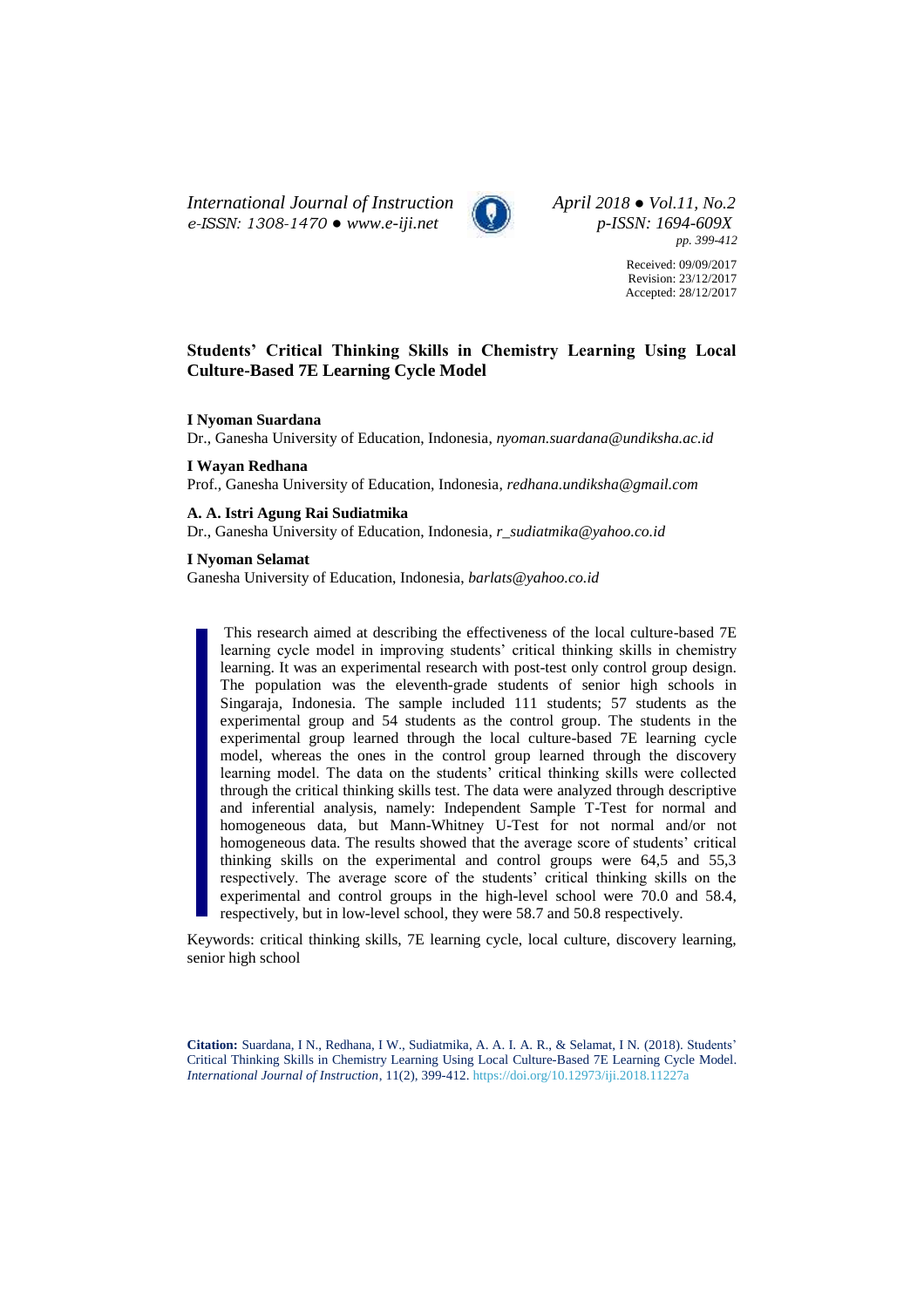# **INTRODUCTION**

The 21st century is globalization era. In this era, the development of science, technology, and the information is taking place very fast and there is free competition among the nations in the world. To anticipate and win this competition, Indonesian people have to prepare themselves by growing and developing many competencies or skills. There are many skills needed in the 21st century, namely: 1) analytical skills (critical thinking, problem-solving, decision making, research, and inquiry); 2) interpersonal skills (communication, collaboration, leadership and responsibility); 3) ability to execute (initiative and self-direction, productivity); 4) information processing (information literacy, information and communication technology (ICT) literacy, digital citizenship, ICT operations and concepts); 5) capacity for change (creativity/innovation, adaptive learning/learning to learn, flexibility); 6) living in the world (citizenship/civic literacy, life, and career, personal and social responsibility); and 7) core subjects and 21st century themes (mastery of core academic subjects, global awareness, finance, economy, business, and entrepreneurial literacy, health literacy, environmental literacy (Jeremy, Teresa, Nou Xi, & Jonathan, 2013).

Critical thinking skills are parts of analytical skills or higher order thinking skills. These skills include the skills of analyzing arguments, making inferences using inductive or deductive reasoning, judging or evaluating, and making decisions or solving problems (Lia, 2011). Critical thinking skills are non-negotiable requirements for human service professions to meet the needs of today's society and to deal with the complexities of real-life problems (Ahuna, Buffalo, & Kiener, 2014; Page & Mukherjee, 2006). However, most of the human resources have low critical thinking skills. The teachers' critical thinking skills of the Social Studies Textbook in Iran are not satisfactory (Hashemi, 2011). Furthermore, Serin (2013) found that the first-year teacher candidates' critical thinking skills in the Turkish Republic are at a very low level and the critical thinking skills increase as candidates progress to upper classes and semesters. The Study Trends in International Mathematics and Science Study (TIMSS) year 1999, 2003, 2007, and 2011 showed that Indonesian students obtained low level in science literacy, namely: ranking 32 from 38 countries, 37 from 46 countries, 35 from 49 countries, and 40 from 42 countries respectively (Sadewo, 2014). Furthermore, the study conducted by the Programme for International Student Assessment (PISA) in 2000, 2003, 2006, and 2009 in science literacy showed that Indonesian students obtained ranking 38 from 41 countries, 38 from 40 countries, 50 from 57 countries, 60 from 65 countries (Litbang Kemdikbud, 2015). The study conducted by PISA 2012 showed that Indonesian students obtained ranking 64 from 65 countries (Kompas, December 2013). The lower critical thinking skills are also obtained by the students of a senior high school in Buleleng Regency of Bali Province, Indonesia. The research showed that the average score of the critical thinking skills of senior high school students in high, medium, and low levels were 59.0 (enough category), 43.1 (low category), and 34.7 (very low category) respectively (Suardana & Selamat, 2012). These cases show that the quality of human resources is still low.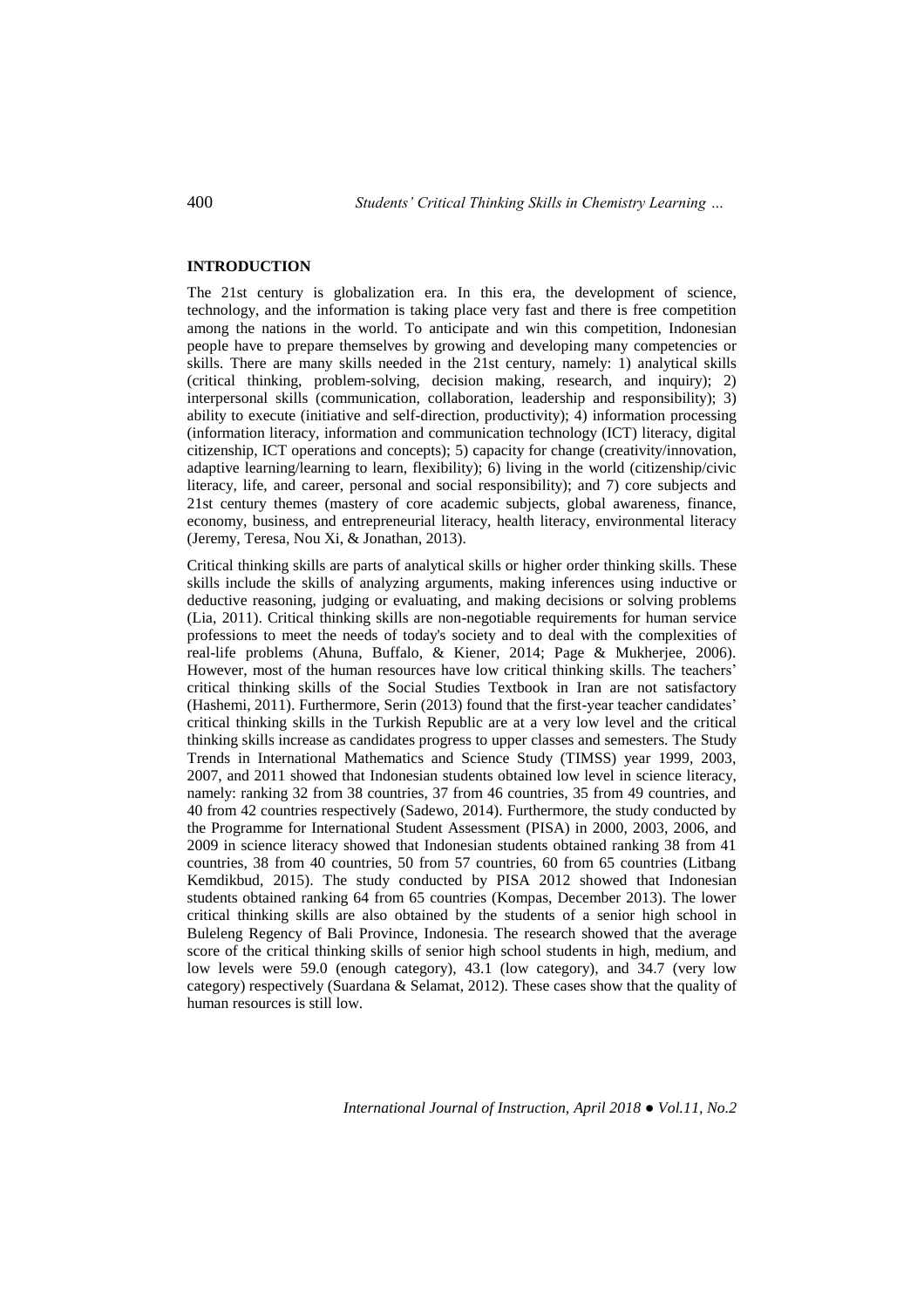Many efforts had been made by the Indonesian government to increase the quality of human resources through improvement of education such as revising curriculum, conducting in-service training for teachers, seminar, and workshop. Recently, Indonesia has implemented the new curriculum, namely 2013 curriculum. In this curriculum, all of the learning processes must be conducted using the scientific approach. In the implementation of the scientific approach, many learning models have been conducted by the senior high school teachers in Singaraja, Bali, Indonesia such as 1) problembased learning (71.4%), 2) discovery learning (50%), 3) cooperative learning (21.4%), 4) inquiry learning (14.3%), 5) project-based learning (14.3%), 6) contextual learning (7.1%), and 7) problem solving (7.1%) (Suardana & Selamat, 2014). On the other hand, many researchers had attempted to study the effectiveness of learning models to increase the students' achievement such as the critical thinking skills of students. Azizmalayeri, Jafari, Sharif, Asgari, and Omidi (2012) found that there was a significant influence of guided inquiry teaching method on the total critical thinking score and conclusion and inference of subscales. The same result was found by Fuad, Zubaidah, Mahanal, and Suarsini (2017); there was a difference in critical thinking skills among the students who were taught using the Differentiated Science Inquiry model combined with the mind map, Differentiated Science Inquiry instructional model, and conventional model. The highest critical thinking skills were obtained on the students who were taught using the Differentiated Science Inquiry model combined with the mind map. Furthermore, Sinaga and Feranie (2017) found that variations in non-traditional writing tasks which included writing types, authentic audiences, text production, and content given to the students successfully increased their critical thinking skills. Zhou, Huang, and Tian (2013) stated that there were no significant differences in the total score, evaluation, and inference of the California Critical Thinking Skills Test between the task-based learning and lecturing teaching methods, but its findings provided an effective way for chemistry teachers to improve the students' critical thinking skills. On the other hand, Ahuna, Buffalo, and Kiener (2014) stated that students' critical thinking skills could be directly taught in education preparation programs such as considering the point of view, recognizing assumptions, evaluating data, extrapolating consequences, understanding concepts, and synthesizing new information.

The other learning model that can be conducted to improve the students' critical thinking skills is the 7E learning cycle (Elicitation, Engagement, Exploration, Explanation, Elaboration, Evaluation, and Extension). This model had been expanded from 5E learning cycle model by adding two more phases (Elicitation phase and Extension phase) by Eisenkraft (2003). The description of this model is shown as follows (Eisenkraft, 2003; Siribunnam & Tayraukham, 2009). (1) In the elicitation phase, the students are motivated to express their own knowledge. After that, the learning will be planned according to the students' knowledge. (2) In the engagement phase, the students must be motivated to be curious to learn, such as using interesting videos, pictures, or stories to tell them before studying. (3) In exploration phrase, the students are given an opportunity to observe, identify variables, design an investigation, interpret results, formulate a hypothesis, and organize conclusion. (4) In the explanation phase, the students explain and introduce concepts and terms, and summarize the results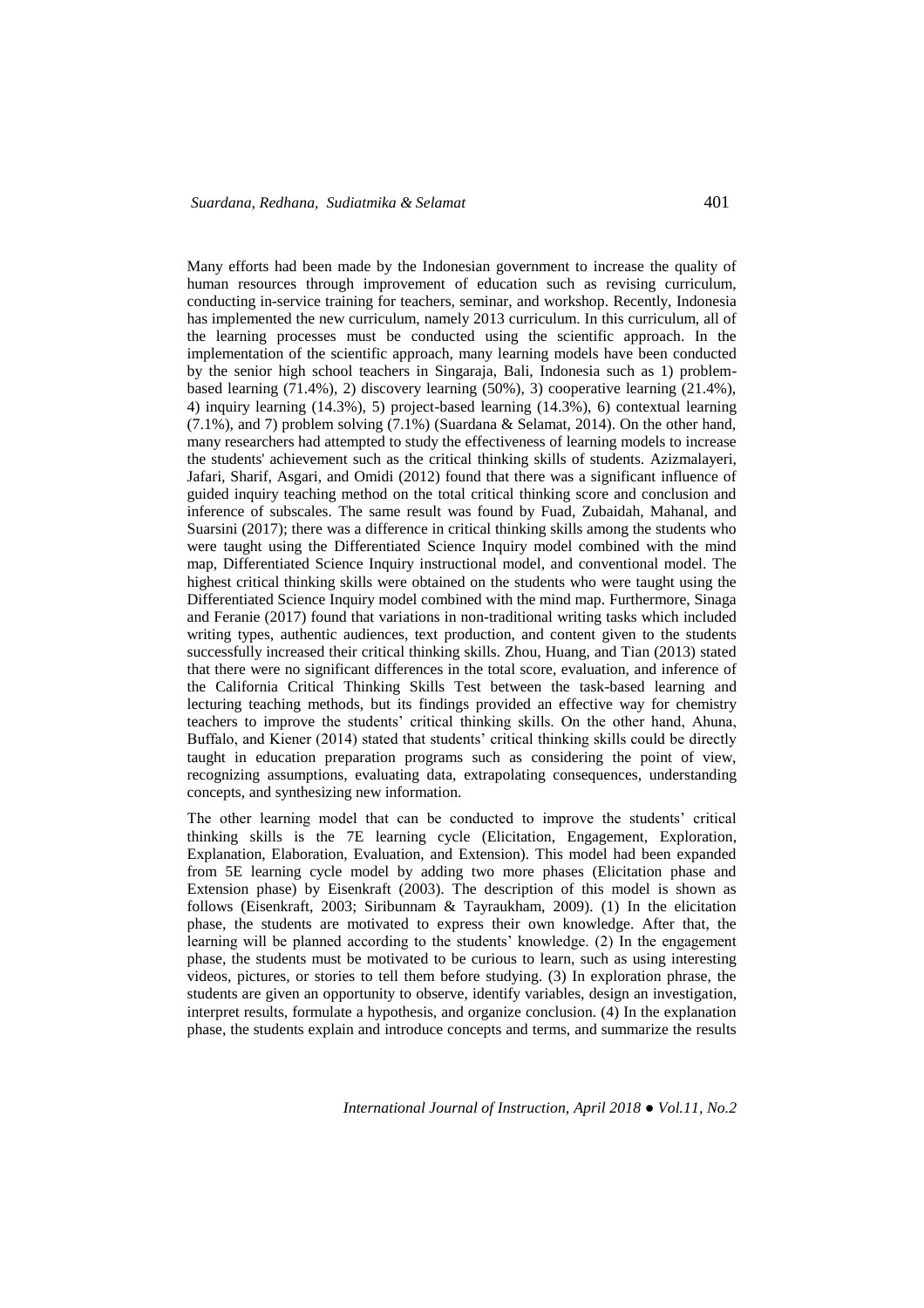found in the exploration phase. (5) In the elaboration phase, the students are given chance to apply the new knowledge found or even conclusion to explain another case. This phase can generate new problems for the next investigation. (6) In the evaluation phase, the students are evaluated by any technique to find out what students know after learning. (7) In the extension phase, the students are encouraged to relate and apply concepts learned in everyday life.

Many researchers had studied 7E learning cycle model. The research showed that 7E learning cycle could improve the students' critical thinking skills (Indriyani, 2013; Hartono, 2013, Fembriani, Khumedi, & Anni; 2015, Partini, Budijanto, & Bachri, 2017); science process skills (Susilawati, Maknun, & Rusdian, 2010; Widjajanti, Marfuatun, & Utomo, 2011; Johan, 2012; Suardana, 2013); cognitive achievement (Widjajanti et al., 2011; Johan, 2012; Suardana, 2013: Suardana, Liliasari, & Ismunandar, 2013); and scientific attitude (Johan, 2012). In order that the 7E learning cycle gives more motivation and meaningful learning to students, it is very important to integrate it with local cultures, such as the Balinese culture. The local culture of students is very important in learning. Cobern and Aikenhead (1996) and Wahyudi (2007) stated that the positive influence of local culture will happen if the learning science material in school is relevant to the students' culture. While the negative influence of local culture will happen if the learning science material in school is not relevant to the students' culture. The examples of Balinese local cultures that are relevant to learning chemistry are nginang (eating betel vine), traditional vinegar production, and traditional production of table salt (Suardana, 2014). These local cultures have functioned as media and learning stimuli to motivate and help students construct new knowledge.

The objective of this research is describing the effectiveness of the local culture-based 7E learning cycle model in improving students' critical thinking skills in chemistry learning. To know the effectiveness of this model, the local culture-based 7E learning cycle model was compared to regular learning, that is, discovery learning. Discovery learning model has six phases; those are (1) stimulation phase, (2) problems statement phase, (3) data collection phase, (4) data processing phase, (5) verification phase, and (6) generalization phase.

# **METHOD**

#### *Research design*

This research used the experimental method with post-test only control group design. The research was begun by developing the learning tools by referring to the 4D (Define, Design, Develop, and Disseminated) model of Thiagarajan et al (1974). In the developing stage, the evaluation learning tools were used to conduct the experimental research.

#### *Participants*

The population of this research included the eleventh-grade students of senior high schools (SMA) in Singaraja-Bali, Indonesia. The sample was collected using the cluster random sampling. The sample included 111 students; 57 students as the experimental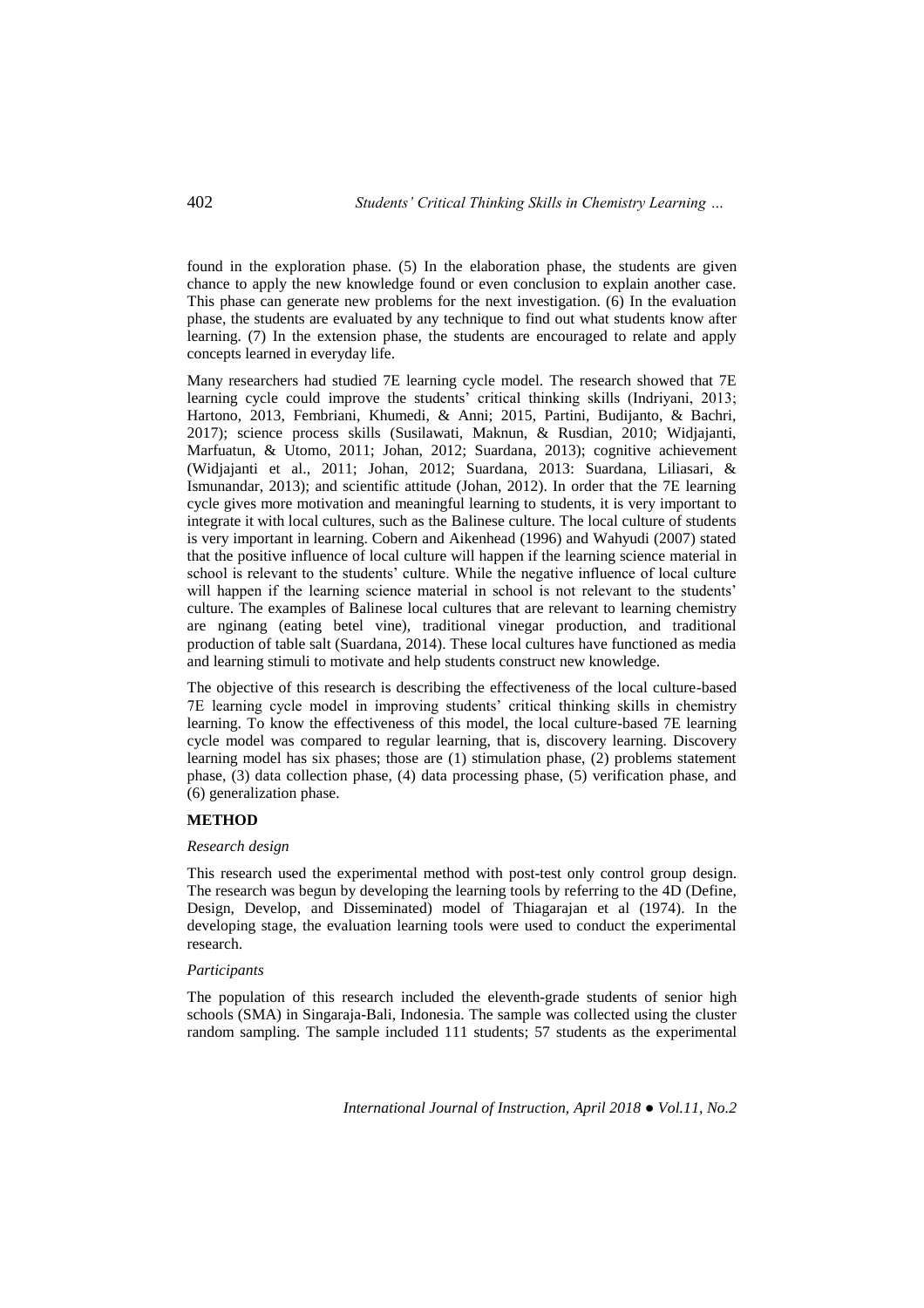group (EG) and 54 students as the control group (CG). There were two senior high schools used as the samples; they were SMAN 1 Singaraja (high-level school; a former pioneering international class) and SMAN 3 Singaraja (low-level school). In SMAN 1 Singaraja, the sample included 63 students; 32 students as EG and 31 students as CG. In SMAN 3 Singaraja, the sample included 48 students; 25 students as EG and 23 students as CG. The students in the EG learned through the local culture-based 7E learning cycle model and the students in the CG learned through the discovery learning model. This research was conducted in the even semester on academic year 2015/2016.

#### *Data Collection*

The data of this research were the scores of the students' critical thinking skills, which were collected using the critical thinking skill test; 25 items of objective test and 2 items of essay test. The critical thinking skill test was developed from Ennis Indicators (1985).

## *Data Analysis*

The data were analyzed through descriptive and inferential analysis, namely: the Independent Sample T-Test for the normal distribution and homogeneous data, but the Mann-Whitney U-Test for not normal distribution and/or not homogeneous data. The inferential analysis was conducted with a 5% significance level. The normality of data distribution was tested using the Kolmogorov-Smirnov Test. The homogeneity of variance data was tested using the Levene's Test of Equality of Error Variances.

#### **FINDINGS**

The critical thinking skills of the students who learned using the local culture-based 7E learning cycle model were better than those obtained through the discovery learning model, either in high-level school or in low-level school. The average score of critical thinking skills of the students who learned through the local culture-based 7E learning cycle model was 70 (good category) in high school level and 58.7 (enough category) in low-level school. The distribution of the students' critical thinking skills is shown in Table 1.

#### Table 1

|  |  | The distribution of students' critical thinking skills |  |
|--|--|--------------------------------------------------------|--|
|  |  |                                                        |  |

| No. | Score of Critical<br>Thinking Skills | SMAN <sub>1</sub><br>Singaraja |      | SMAN 3 Singaraja |      | Total |      |
|-----|--------------------------------------|--------------------------------|------|------------------|------|-------|------|
|     |                                      | ЕG                             | CG   | EG               | CG   | EG    | CG   |
|     | Sum of Samples (N)                   | 32                             | 31   | 25               | 23   | 57    | 54   |
|     | Mean                                 | 70.0                           | 58.4 | 58.7             | 50.8 | 64.5  | 55.3 |
|     | <b>Standard Deviation</b>            | 6.6                            | 14.6 | 8.3              | 9.4  | 8.9   | 12.9 |
|     | Minimum                              | 53.6                           | 14.3 | 39.3             | 35.7 | 39.3  | 14.3 |
|     | Maximum                              | 82.1                           | 78.6 | 71.4             | 64.3 | 82.1  | 78.6 |

The normality of the data distribution of the critical thinking skills of the students in the experimental group and control group were tested using the Kolmogorov-Smirnov Test. The homogeneity of variance data was tested using the Levene's Test of Equality of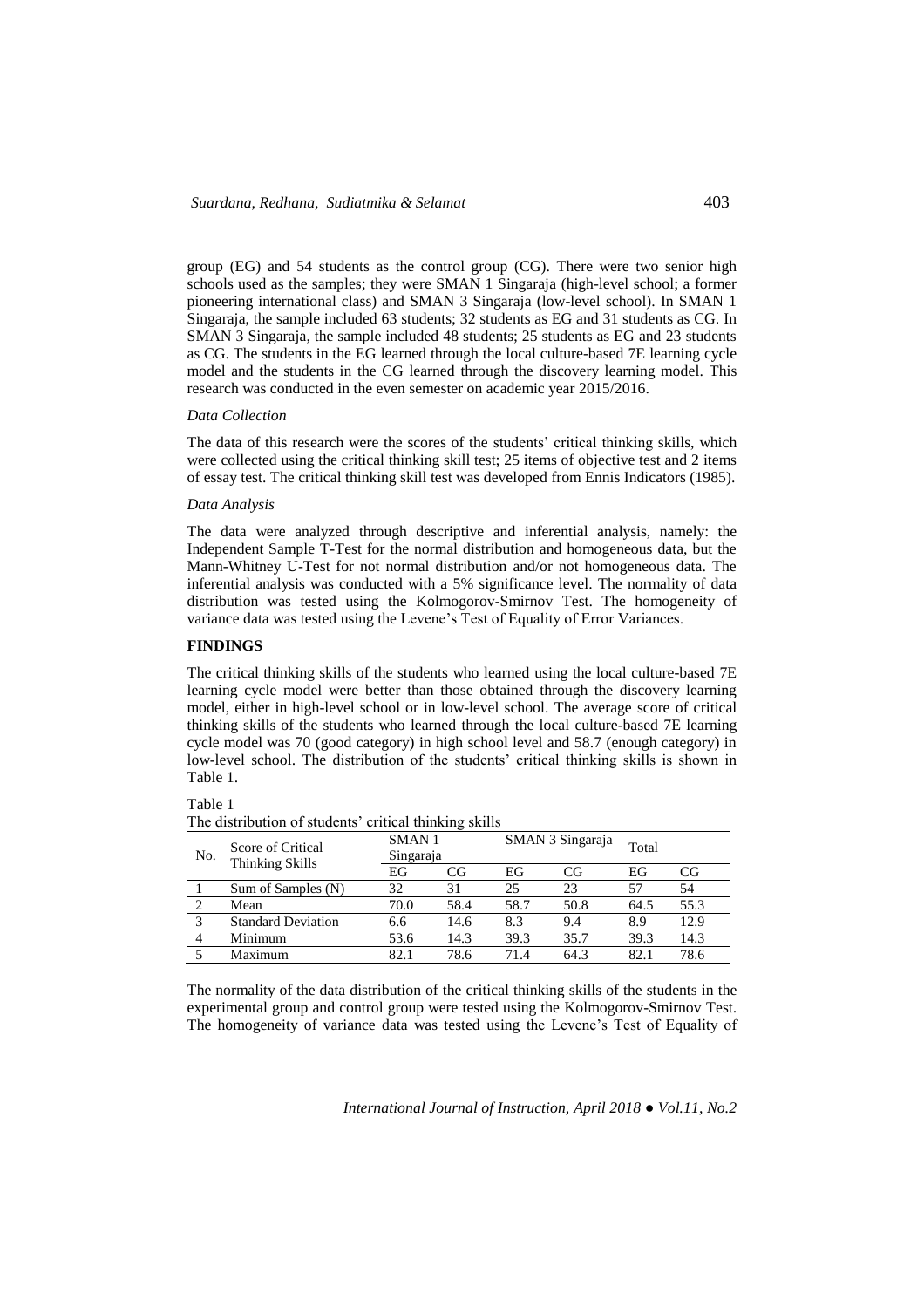Error Variances. The summary of the result of normality and homogeneity test are shown in Table 2.

|                           | Normality      |                | Homogeneity      |       |  |
|---------------------------|----------------|----------------|------------------|-------|--|
| Group of Data             | $\mathrm{Sig}$ |                | Levene Statistic | Sig   |  |
| SMAN 1 Singaraja          |                |                |                  |       |  |
| <b>Experimental Group</b> | 32             | 0.038<br>7.077 |                  | 0.010 |  |
| Control Group             | 31             | 0.018          |                  |       |  |
| SMAN 3 Singaraja          |                |                |                  |       |  |
| <b>Experimental Group</b> | 25             | 0.148          |                  |       |  |
| Control Group             | 23             | 0.050          | 0.887            | 0.351 |  |
| Total                     |                |                |                  |       |  |
| <b>Experimental Group</b> | 57             | 0.000          | 3.915            |       |  |
| Control Group             | 54             | 0.014          |                  | 0.050 |  |

Based on Table 2, the data on the score of the students' critical thinking skills of the experimental and control groups in SMAN 1 Singaraja and the total score are not normally distributed (sig normality < 0.05), but the data of the experimental and control groups in SMAN 3 Singaraja are normally distributed (sig normality > 0.05). Homogeneity of variance data in SMAN 1 Singaraja and the total score is not homogeneous (sig homogeneity  $< 0.05$ ), but the homogeneity of variance data in SMAN 3 Singaraja is homogeneous (sig homogeneity  $> 0.05$ ). Based on the characteristic of the data above, the data on the score of the students' critical thinking skills of SMAN 1 Singaraja and the total score is irrelevant to be analyzed using the Independent Sample T-Test, but these data can be analyzed using the Mann-Whitney U-Test. The summary of the results of analysis using the Mann-Whitney U-Test is shown in Table 3. The data on SMAN 3 Singaraja is relevant to be analyzed using the Independent Sample T-Test. The summary of the result of analysis using the Independent Sample T-Test is shown in Table 4.

Table 3

The summary of the result of the Mann-Whitney U-Test

|                        | <b>Critical Thinking Skills</b> |          |
|------------------------|---------------------------------|----------|
| Description            | SMAN 1 Singaraja                | Total    |
| Mann-Whitney U         | 244.500                         | 836,000  |
| Wilcoxon W             | 740.500                         | 2321.000 |
|                        | $-3.497$                        | $-4.170$ |
| Asymp. Sig. (2-tailed) | 0.000                           | 0.000    |

Based on Table 3, the value of sig is  $0.000 < 0.05$ , meaning that the critical thinking skills between students who learned through the local-culture based 7E learning cycle model and those who learned through the discovery learning model are significantly different, both in high-level school and in the total schools.

*International Journal of Instruction, April 2018 ● Vol.11, No.2*

Table 2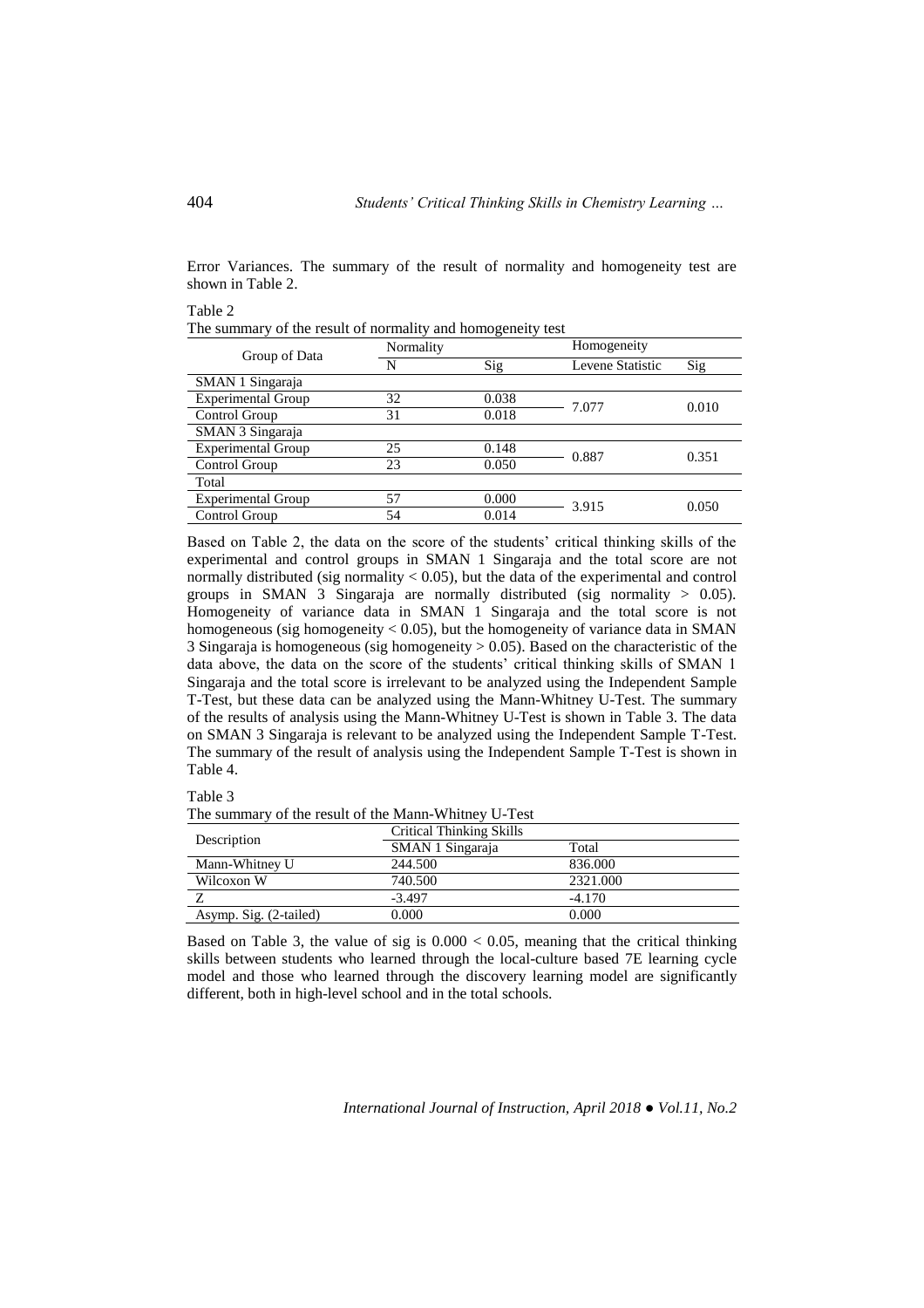| The summary of the result of independent Sample 1-Test |                      |                          |          |                              |                |                    |                          |                                                 |            |
|--------------------------------------------------------|----------------------|--------------------------|----------|------------------------------|----------------|--------------------|--------------------------|-------------------------------------------------|------------|
| Description                                            | Levene's<br>Test for | Equality of<br>Variances |          | t-test for Equality of Means |                |                    |                          |                                                 |            |
|                                                        | F                    | Sig.                     |          | df                           | Sig.<br>$(2 -$ | Mean<br>Difference | Std. Error<br>Difference | 95% Confidence<br>Interval of the<br>Difference |            |
|                                                        |                      |                          |          |                              | tailed)        |                    |                          | Lower                                           | Upper      |
| Equal variances<br>assumed                             |                      | .887.351                 | $-3.121$ | 46                           | .003           | $-7.94609$         | 2.54579                  | $-13.07049$                                     | $-2.82168$ |
| Equal variances<br>not assumed                         |                      |                          | $-3.105$ | 44.054                       | .003           | $-7.94609$         | 2.55945                  | $-13.10414$                                     | $-2.78803$ |

Table 4 The summary of the result of Independent Sample T-Test

Based on Table 4, the value of sig is  $0.003 < 0.05$ , meaning that the critical thinking skills of the students in low-level school who learned through the local culture-based 7E learning cycle model are significantly different from those of the students who learned through the discovery learning model. The critical thinking skills of the students who learned through the local culture-based 7E learning cycle model are better than those of the students who learned through the discovery learning model.

# **DISCUSSION**

The research showed that the critical thinking skills of the students who learned through the local culture-based 7E learning cycle model were better than those obtained by the students who learned through the discovery learning model. The students' critical thinking skills could be improved through the local culture-based 7E learning cycle, both in the high-level category and low-level category of senior high school students. This was because the local culture-based 7E learning cycle model using the local culture phenomena as the media and learning stimuli could motivate and help students understand the chemistry material. In salt hydrolysis topics, for example, one of the local cultural phenomena is provided, namely the production of table salt by the salt farmers at Tejakula village, Buleleng Regency, Bali. In the salt production, the students were shown photos of salt producing stages. Table salt is not hydrolysis in water so table salt concept is a non-example concept of the salt hydrolysis. In order that the students could find salt hydrolysis concept in local culture phenomena, the salt that is hydrolyzed in water was also shown and it is often found in everyday life such as baking soda (NaHCO<sub>3</sub>) used as the material for developing baking soda dough, ammonium sulfate in ZA (Zwavelzure Amonnia) fertilizer used by farmers to fertilize their crops. Based on the local culture phenomena, the students were asked to solve the problems and they were also asked to design practicum appropriate with the local culture and concepts discussed.

The local culture phenomena can motivate the students to learn. The students were seen very actively pose, discuss, answer and solve the problems. The local culture phenomena that are appropriate with their prior knowledge help them construct new knowledge. The contribution of the local culture in learning or in laboratory activities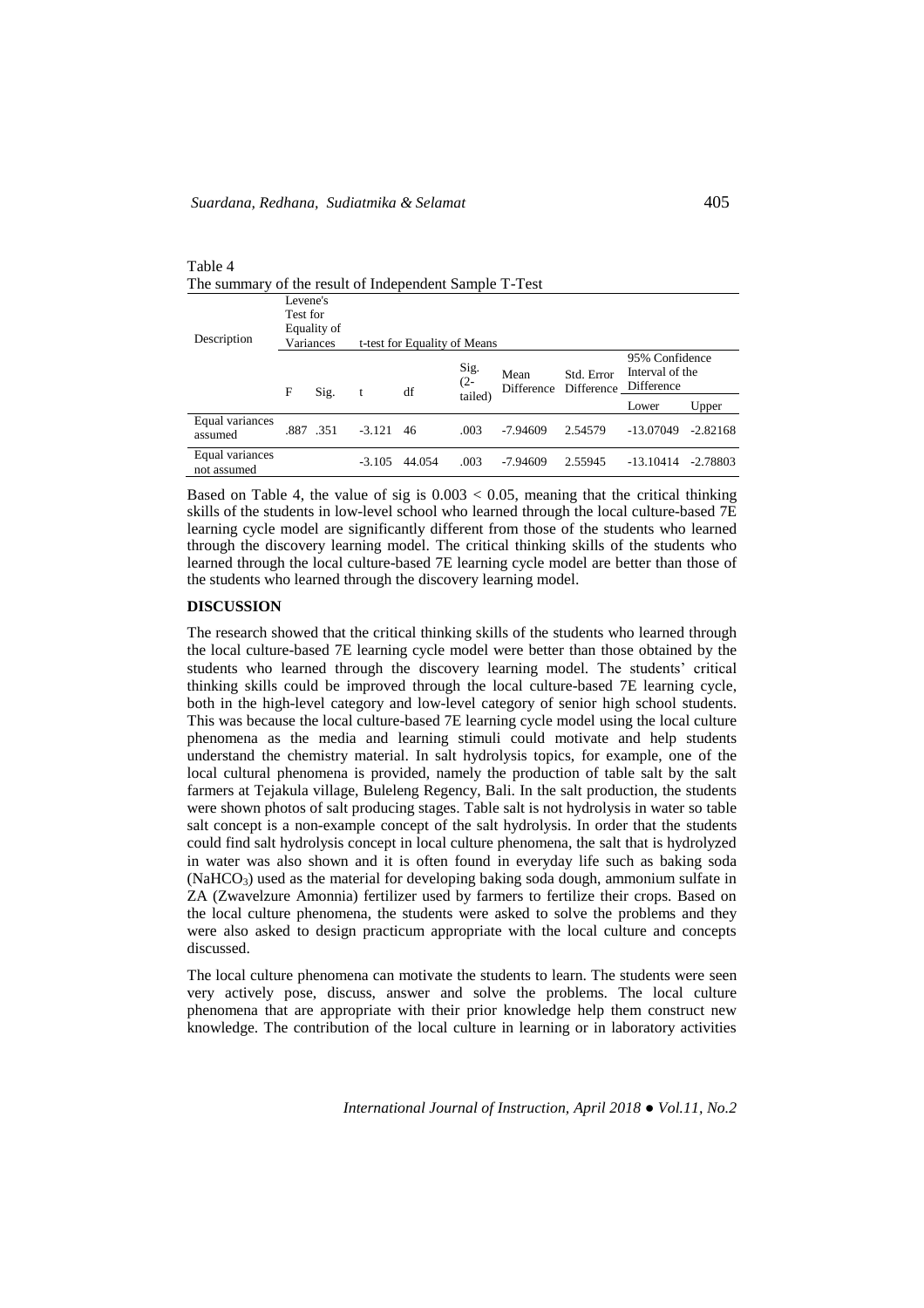had been reported by many researchers (Baker & Taylor, 1995; Cobern & Aikenhead, 1996; Jegede & Aikenhead, n.d.; Jegede & Okebukola in Suastra, 2005; Suja et al., 2007; Selamat et al., 2009; Suastra et al., 2011); Suardana, 2010 & 2013; Suardana et al., 2011 & 2013; Attaran et al., 2012; Yuenyong, J. & Yuenyong, C., 2012; Windayani, N.W.K., 2013; Munawar, M., 2013, Marheni & Suardana, 2014).

The learning stages in the local culture-based 7E learning cycle give opportunities for the students to practice and develop critical thinking skills. The **elicitation phase** is intended to identify the students' prior knowledge and ensure that the students know the subjects that will be learned. This phase aims to verify their readiness to learn and to make them interested in the chemistry subject. The students' prior knowledge is explored from the local culture phenomena related to the subject that will be learned. Their prior knowledge of the subject can help and facilitate them construct new knowledge. The **engagement phase** is intended to attract the students' attention or generate their interest in the pose the problems, telling a story, give the demonstration, show the objects or pictures related to the local culture. This local culture is used as the learning stimuli for the students so that they learn actively. The **exploration phase** is intended to give students opportunity to observe, identify variables, design an investigation, interpret results, formulate a hypothesis and organize conclusion. These activities are guided by the students' local culture-based worksheet. In this phase, they learn meaningfully, practice and develop the scientific attitude. The teacher gives guidance and feedback. Besides, the teacher also evaluates their achievement. The **explanation phase** is intended to explain concepts, introduce concepts and terms, and summarize the results found in the exploration phase. The **elaboration phase** is intended to give students chance to apply the new knowledge found. This phase can generate new problems for the next investigation. The **evaluation phase** is intended to give the formative evaluation of the development of the students' knowledge about concepts, principles, and ability to apply the concepts. The **extension phase** is intended to encourage students to relate and apply the concepts learned in everyday life. Through these local culture-based seven stages of the 7E learning cycle, the students can practice and develop their critical thinking skills along the learning process. The stages of the 7E learning cycle are adapted from Eisenkraft (2003). The effectiveness of 7E learning cycle in improving the students' critical thinking skills had been reported by Indriyani (2013) and Hartono (2013).

The local culture-based 7E learning cycle gives opportunities for the students to design investigation such as designing practicum. In designing practicum, the students are challenged to think critically how to solve their problems. This case is relevant with what is stated by Reeve (2004) that in designing experiment, the students are encouraged to think about the procedural stages and to understand the objectives of the procedure. Therefore, the students must learn the learning material, collect information from any other resources, and discuss collaboratively their ideas to solve problems. The designing practicum is one of the inquiry activities to practice and develop the students' metacognitive skills and develop wider learning skills including the critical thinking skills (Kipnis & Hopstein, 2007).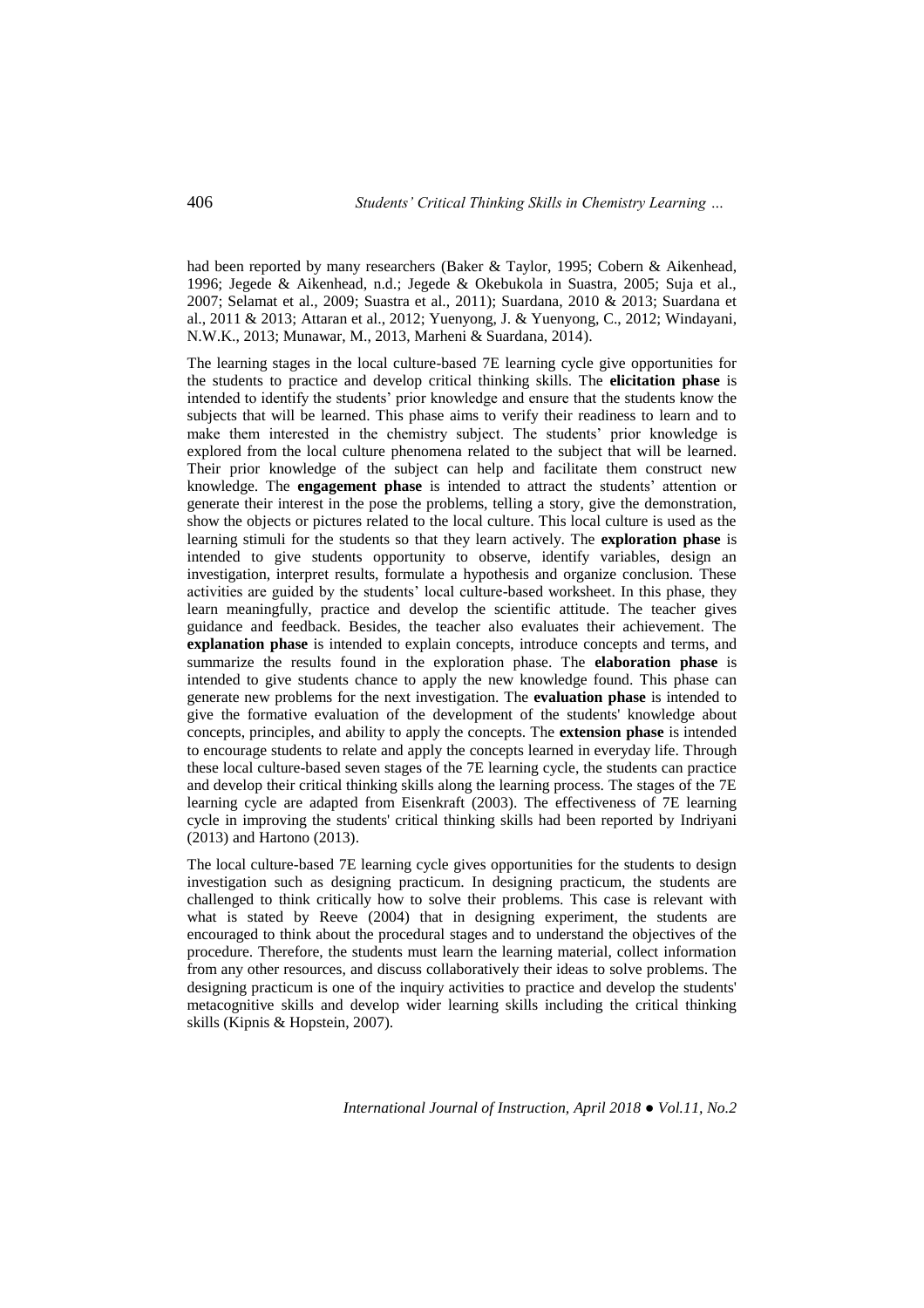The discovery learning model in the other parts, in spite of giving opportunities to students to practice and develop critical thinking skills, it does not give opportunities to the students to design practicum. The students conducted practicum according to the practicum stages in their worksheet so that they did not understand clearly every stage of the practicum conducted. The stages of the discovery learning model are as follows. The **stimulation phase**, students are faced with the things that make them confused. The teacher does not give generalization so the students need to conduct self-investigation. The teacher also begins learning activities by posing the questions, suggesting reading references/books, and the other learning activities intended to solve problems. Stimulation in this phase functions to prepare the learning interaction condition that can develop and help the students explore the subject matter. The **problems statement phase**; the teacher gives opportunities to the students to identify problem agenda that are relevant to the subject matter, then one of these is picked and formulated as the hypothesis. The **data collection phase**; the teacher gives opportunities to the students to collect relevant information to prove the hypothesis. The information can be collected by reading books, observing objects, interviewing resource persons, testing themselves, etc. The **data processing phase**; students process data and information. The data are classified, tabulated, calculated or interpreted with a certain significant level. The v**erification phase**; the students investigate carefully to verify the hypothesis. This hypothesis is related to the result of the data processing. Verification functions to give opportunities to the students to learn creatively, to find new concepts or theory, and to link the concepts with examples in everyday life. The **generalization phase**; the students give opportunities to conclude the subject studied. The conclusion is utilized as the general principle and it goes into effect for all the same problems. Based on the verification result, they formulate principles that underlie generalization (adapted from Ministry of Education and Culture, 2013)

Although the critical thinking skills of students who learned through the local culturebased 7E learning cycle model were better than those obtained by the students who learned through the discovery learning model, the results were not optimal. This was caused by many obstacles in the implementation of the local culture-based7E learning cycle model. The obstacles found in the implementation of the local culture-based 7E learning cycle model were as follows. (1) Most of the students were not ready to learn the subjects although they had been given tasks to do the problems in the worksheet before learning. This caused the 7E learning cycle phases was not to be able to be conducted optimally. The implementation of the local culture-based 7E learning cycle model requires the students to be ready for learning so that they can link their prior knowledge more easily related to local culture with the knowledge that they have learned. Therefore, the students understand the subjects more easily and construct the known knowledge. (2) It was difficulty in growing the positive habit of the students to be active, as the learning results from the learning experience before tend to make the students passive. This causes the teachers to tend to conduct learning with discourse method. The local culture-based 7E learning cycle model requires the students to be active in learning because this model is a student-centered learning so the students have to learn actively. (3) It was difficulty in relating local cultures that were relevant to the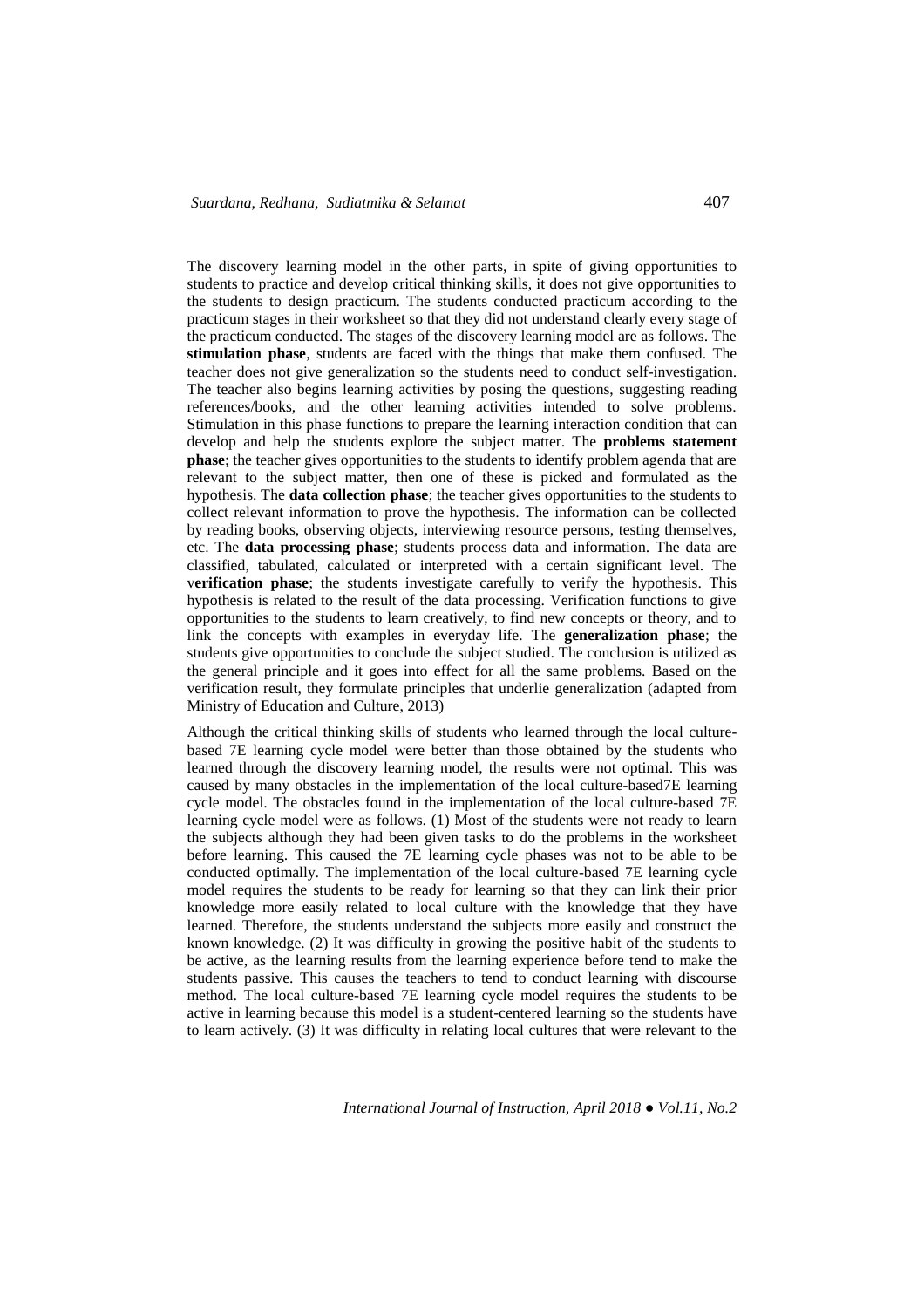learning materials. There were not so many local cultures that could be integrated with the learning materials. (4) The heterogeneous ability of the students causes them to find it difficult to learn the local-based 7E learning cycle model. These obstacles cause the implementation of the local culture-based 7E learning cycle model not optimal so the students' critical thinking skills could not be improved optimally. In order that their critical thinking skills can be improved optimally, all obstacles in the implementation of the local culture-based 7E learning cycle model must be eliminated by habituating the students to be active in learning. The students must be habituated to follow the localbased 7E learning cycle model so that they can use the critical thinking skills in the learning process.

## **CONCLUSION**

Based on the results of this study, it can be concluded that the critical thinking skills of the students who learned through the local culture-based7E learning cycle model were better than those obtained by the students who learned through the discovery learning model, both students in high-level and low-level schools. The average score of the critical thinking skills of the students who learned through the local culture-based 7E learning cycle model and discovery learning model were 64.5 and 55.3, respectively. The average score of the critical thinking skills of the students (in high-level school) who learned through the local culture-based 7E learning cycle model and discovery learning model were 70.0 and 58.4, respectively. The average score of the critical thinking skills of the students (in low-level school) who learned through the local culture-based 7E learning cycle model and discovery learning model were 58.7 and 50.8, respectively. The obstacles found in the implementation of the culture-based 7E learning cycle model were (1) most of the students were not ready to learn the subjects, (2) difficulty in growing the positive habit of the students to be active in learning, (3) difficulty in making the local culture relevant to the learning material, and (4) the heterogeneous ability of the students. It needs to explore more local culture relevant to the learning materials so that learning becomes richer. In addition, the use of local culture in learning can improve students' learning motivation.

#### **REFERENCES**

Ahuna, K.H., Buffalo, C.G.T. & Kiener, M. (2014). A New Era of Critical Thinking in Professional Programs. *Transformative Dialogues: Teaching & Learning Journa*l, 7(3): 1-9.

Attaran, M., Alias, N., & Siraj, S. (2012). Learning Culture in a Smart School: A Case Study. *Procedia-Social and Behavioral Sciences*, 64, 417-423.

Azizmalayeri, K., Jafari, E.M., Sharif, M., Asgari, M., & Omidi, M. (2012). The impact of guided inquiry methods of teaching the critical thinking of high school students. *Journal of Education and Practice*, 3(10), 42-48.

Baker, D., & Taylor, P. C. S. (1995). "The Effect of Culture on the Learning of Science in Non-Western Countries: the Result of an Integrated Research Review." *Journal Science Education*. 17(6), 695-704.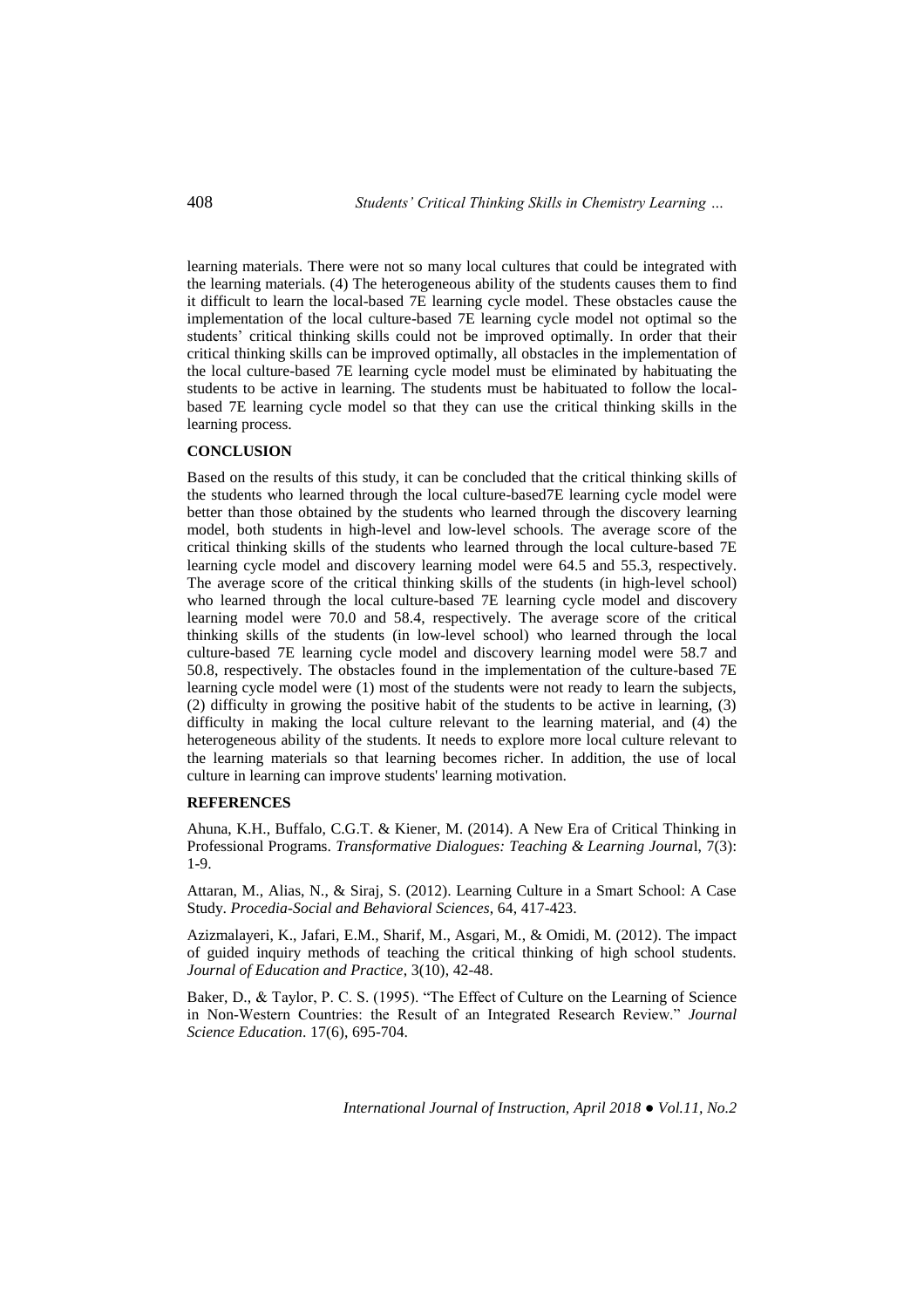Cobern, W. W., & Aikenhead, G. S. (1996). Cultural aspects of learning science. Available: http://wmich.edu/slcsp/121. [HTML. \[21 December 2003\]](http://wmich.edu/slcsp/121.%20htm.%20%5b21%20Desember%202003).

Eisenkraft, A. (2003). Expanding the 5E Model. *The Science Teacher*, 70(6), 56-59.

Ennis, R. (1985). Curriculum for Critical Thinking. In A. L. Costa (Eds). *Developing Minds: A Resource Book for Teaching Thinking*. Alexandria: Association for Supervision and Curriculum Development.

Fembriani, Khumedi & Anni, C.T. (2015). Pengembangan Perangkat Pembelajaran IPA Model Learning Cycle 7E untuk Meningkatkan Kemampuan Berpikir Kritis. *Journal of Primary Education*, 4(1), 15-23.

Fuad, N. M., Zubaidah, S., Mahanal, S., & Suarsini, E. (2017). Improving Junior High Schools' Critical Thinking Skills Based on Test Three Different Models of Learning. *International Journal of Instruction*, 10(1), 101-116.

Hartono. (2013). Learning Cycle-7E Model to Increase Student's Critical Thinking on Science. *Jurnal Pendidikan Fisika Indonesia*. 9, 58-66.

Hashemi, S. A. (2011). The Use of Critical Thinking in Social Science Textbooks of High School: A Field Study of Fars Province in Iran. *International Journal of Instruction*, 4(1), 63-78.

Indriyani, I. R. (2013). Pengembangan LKS Fisika Berbasis Siklus Belajar *(Learning Cycle*) 7E untuk Meningkatkan Hasil Belajar dan Mengembangkan Kemampuan Berpikir Kritis Pada Siswa SMA Kelas X Pokok Bahasan Elektromagnetik. *Tesis*. Yogyakarta: Program Pascasarjana Pendidikan Fisika Universitas Ahmad Dahlan.

Jegede, O. J., & Aikenhead, G.S. (n.d.). *Transcending Cultural Borders: Implications for Science Teaching*. Available: [http://www.whk.edu.hk/](http://www.whk.edu.hk/%20cridal/misc/jegede.htm) cridal/misc/jegede.htm. [23 Mei 2002].

Jeremy, B., Teresa, J., Nuo Xi & Jonathan, S. (2013). Identifying the Most Important 21st Century Workforce Competencies: An Analysis of the Occupational Information Network *Research Report*. New York: ETS Researcher.

Johan, B. P. (2012). Pengaruh Model Siklus Belajar 7E terhadap Keterampilan Proses IPA, Sikap Ilmiah IPA dan Prestasi Belajar IPA (Sudi pada Kelas IV SDN Kranjnigan 05 Jember). *Tesis*. Universitas Negeri Malang. http://karyailmiah.um.ac.id/index.php/disertasi/article/view/18929. [September 1<sup>st</sup>, 2012].

Kipnis, M., & Hofstein, A. (2007). "The Inquiry Laboratory as A Source for Development of Metacognitive Skills". *International Journal of Science and Mathematics Education*, 6(3), 601-627.

Kompas. (2015). Skor PISA: Posisi Indonesia Nyaris Jadi Juru Kunci. Available: [http://www.kopertis12.or.id/2013/12/05/skor-pisa-posisi-indonesia-nyaris-jadi-juru](http://www.kopertis12.or.id/2013/12/05/skor-pisa-posisi-indonesia-nyaris-jadi-juru-kunci.html)[kunci.html.](http://www.kopertis12.or.id/2013/12/05/skor-pisa-posisi-indonesia-nyaris-jadi-juru-kunci.html) [Nopember  $9<sup>th</sup>$ , 2015].

Lai, E. R. (2011). Critical Thinking: A Literature Review. *Research Report*. Pearson.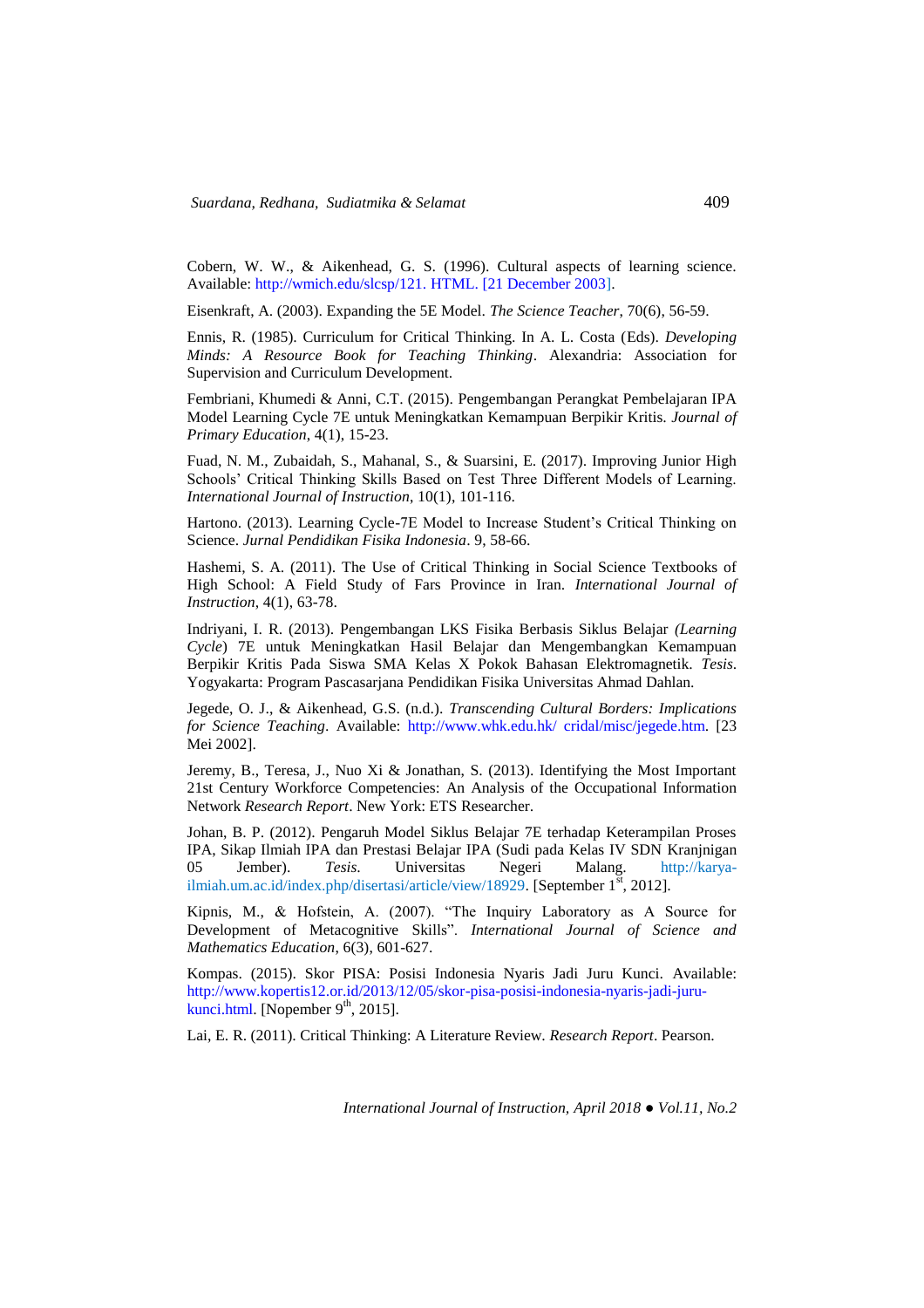Litbang Kemdikbud (2015). PISA (Programme for International Student Assessment. Available: http://litbang. kemdikbud.go.id/index./survei-interna-sional-pisa. [Nopember  $9^{\text{th}}$ , 2015].

Marheni, N. P. & Suardana, I N. (2014). Pembelajaran Inkuiri Terbimbing Berbasis Budaya Lokal pada Pembelajaran Sains Kimia SMP. *Jurnal Wahana*, 8(2), 186-198.

Ministry of Education and Culture (2013). Model Pembelajaran Penemuan (Discovery Learning).

Munawar, M., Prasetyo, A. & Pusari R.W. (2013). Pengembangan Model Pem-belajaran Inovatif melalui Pendekatan *In House Training* Berbasis Kearifan Budaya Lokal. *Jurnal Penelitian PAUDIA*, 2(1), 1-13.

Page, D., & Mukherjee, A. (2006). Using Negotiation Exercises To Promote Critical Thinking Skills. *Developments in Business Simulation and Experiential Learning*. (33), 71-78.

Partini, Budijanto & Bachri, S. (2017). Penerapan Model Pembelajaran Learning Cycle 7E untuk Meningkatkan Kemampuan Berpikir Kritis Siswa. *Jurnal Pendidikan*, 2(2), 268-272.

Sadewo, J. (2014). Kemana Arah Pendidikan Indonesia. Republika, 27 Februari 2014. Available: http://www. republika.co.id/berita/pendidikan/edu-action/14/02/27/n1nns0 kemana-arah-pendidikan-indonesia. [Nopember 9<sup>th</sup>, 2015].

Selamat, I N., Redhana, I W., & Suardana, I N. (2009). Pengembangan Buku Kerja Kimia Berbasis Peta Argumen Menggunakan Konteks Budaya Lokal untuk Meningkatkan Keterampilan Berpikir Kritis Siswa SMA. *Research Report*. Singaraja: Universitas Pendidikan Ganesha.

Serin, O. (2013). The critical thinking skills of teacher candidates. Turkish Republic of Northern Cyprus sampling. Eurasian Journal of Educational Research, 53, 231-248.

Sinaga, P., & Feranie, S. (2017). Enhancing Critical Thinking Skills and Writing Skills through the Variation in Non-Traditional Writing Task. *International Journal of Instruction*, 10(2), 71-84.

Siribunnam, R., & Tayraukham, S. (2009). Effects of 7-E, KWL and Conventional Instruction on Analytical Thinking, Learning Achievement and Attitudes toward Chemistry Learning. *Journal of Social Sciences*, 5(4), 279-282.

Suardana, I N. (2010). Pengembangan Model Praktikum Kimia Dasar Berbasis Budaya Bali untuk Meningkatkan Keterampilan Berpikir Kritis Mahasiswa Calon Guru Kimia. *Desertation.* Bandung: Program Pasca Sarjana Universitas Pendidikan Indonesia.

Suardana, I N. (2013). Penerapan Siklus Belajar 7E Berbasis Budaya Lokal untuk Meningkatkan Penguasaan Konsep dan Keterampilan Proses Sains Mahasiswa pada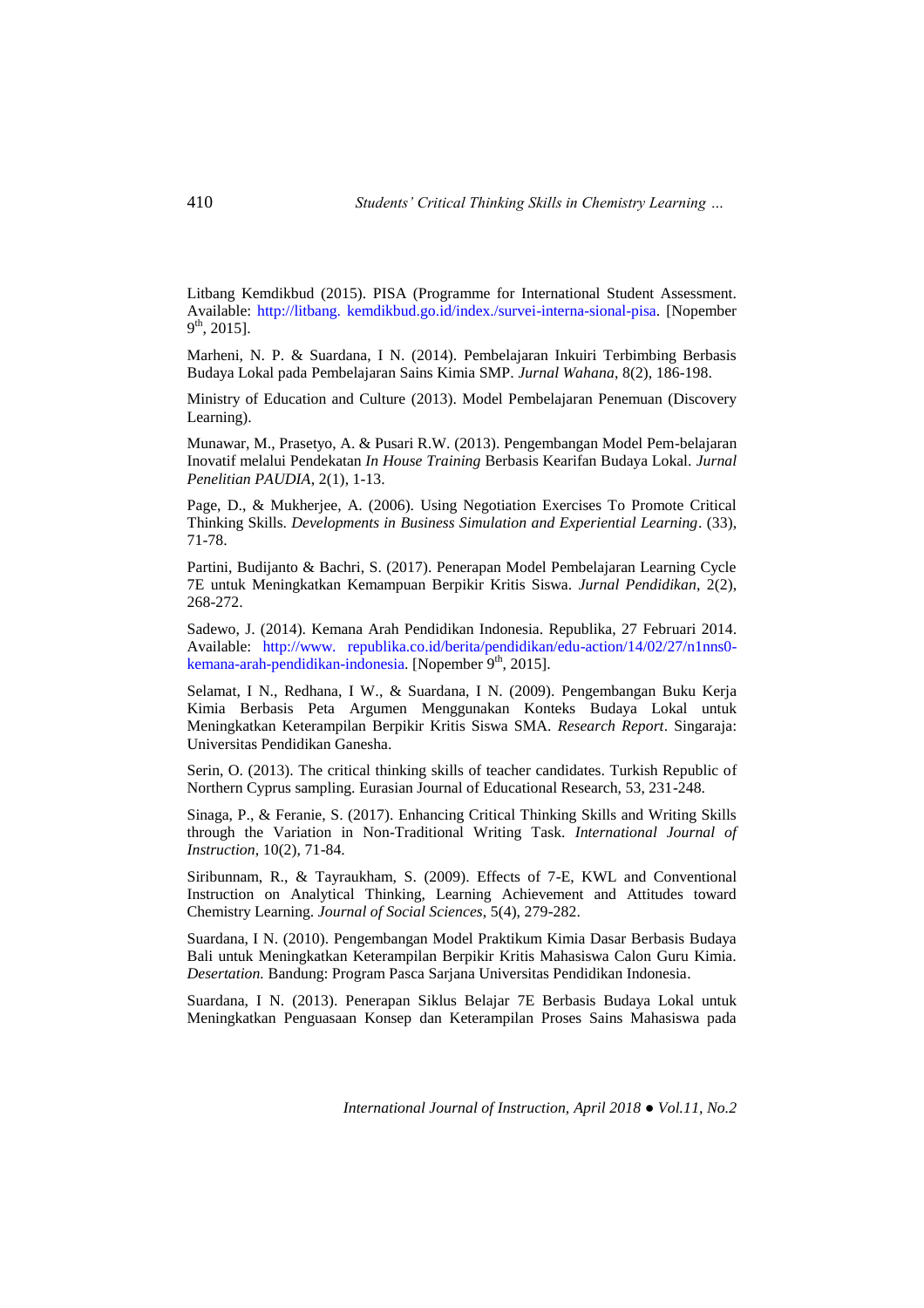Pembelajaran Kimia Dasar I. *Research Report*. Singaraja: Universitas Pendidikan Ganesha.

Suardana, I N. (2014). Analisis Relevansi Budaya Lokal dengan Materi Kimia SMA untuk Mengembangkan Perangkat Pembelajaran Inkuiri Terbimbing Berbasis Budaya. *Jurnal Pendidikan Indonesia*. 3(1), 337-347.

Suardana, I N., Liliasari, Ismunandar & Sumarna, O. (2011). Praktikum Berbasis Budaya Lokal pada Topik Asam-Basa. *Jurnal Pendidikan Kimia Indonesia*, 1 (1), 28- 35.

Suardana, I N., Liliasari & Ismunandar. (2013). Peningkatan Penguasaan Konsep Mahasiswa melalui Praktikum Elektrolisis Berbasis Budaya Lokal*. Jurnal Pendidikan dan Pembelajaran*, 20(1), 45-52.

Suardana, I N & Selamat, I N (2012). Pengembangan Perangkat Pembelajaran Inkuiri Terbimbing Berbasis Budaya Lokal untuk Meningkatkan Keterampilan Berpikir Kritis Siswa SMA pada Mata Pelajaran Kimia (Year I). *Research Report*. Singaraja: Universitas Pendidikan Ganesha.

Suastra, I W. (2005). Merekontruksi Sains Asli (Indigenius Science) dalam Rangka Studi Etnogenis pada masyarakat Panglipuran Bali. *Dissertation.* Bandung: Program Pascasarjana Universitas Pendidikan Indonesia.

Suastra, I W., Tika, K., & Karyasa, N. (2011). Efektivitas Model Pembelajaran Berbasis Budaya Lokal untuk Mengembangkan Kompetensi Dasar Sains dan Nilai Kearifan Lokal Di SMP. *Jurnal Penelitian dan Pengembangan Pendidikan*, 5(3), 258 – 273.

Suja, I W., Sudria IBN., & Muderawan, I W. (2007). Integrasi Sains Asli (*Indigeneous Science*) ke dalam Kurikulum Sains Sekolah sebagai Upaya Pengembangan Pendidikan Sains Berbasis Content dan Context Budaya Bali. *Research Report*. Singaraja: Universitas Pendidikan Ganesha.

Susilawati, Maknun, J., & Rusdian, D. (2010). Penerapan Siklus Belajar Hipotetikal Deduktif 7E untuk Meningkatkan Keterampilan Proses Sains Siswa SMA pada Konsep Pembiasan Cahaya. *Prosiding Seminar Nasional Fisik,.* 318-325.

Thiagarajan, S., Semmel, D. S., & Semmel, M. L. (1974). *Instructional, development for training teacher of exceptional children*. Minnesota: Indiana University.

Widjajanti, E., Marfuatun & Utomo, P. (2011). Upaya Peningkatan Pemahaman Konseptual dan Keterampilan Proses Ilmiah Mahasiswa pada Praktikum Kimia Fisika II melalui Model Daur Belajar 7E. *Prosiding Seminar Nasional Kimia Jurusan Pendidikan Kimia FMIPA UNY*. 109-118.

Wahyudi (2007). *Kurikulum IPA Berbasis Budaya Lokal*. [Online]. Available: [http://www.duniaguru.com.](http://www.duniaguru.com/) [April 3<sup>th</sup>, 2009].